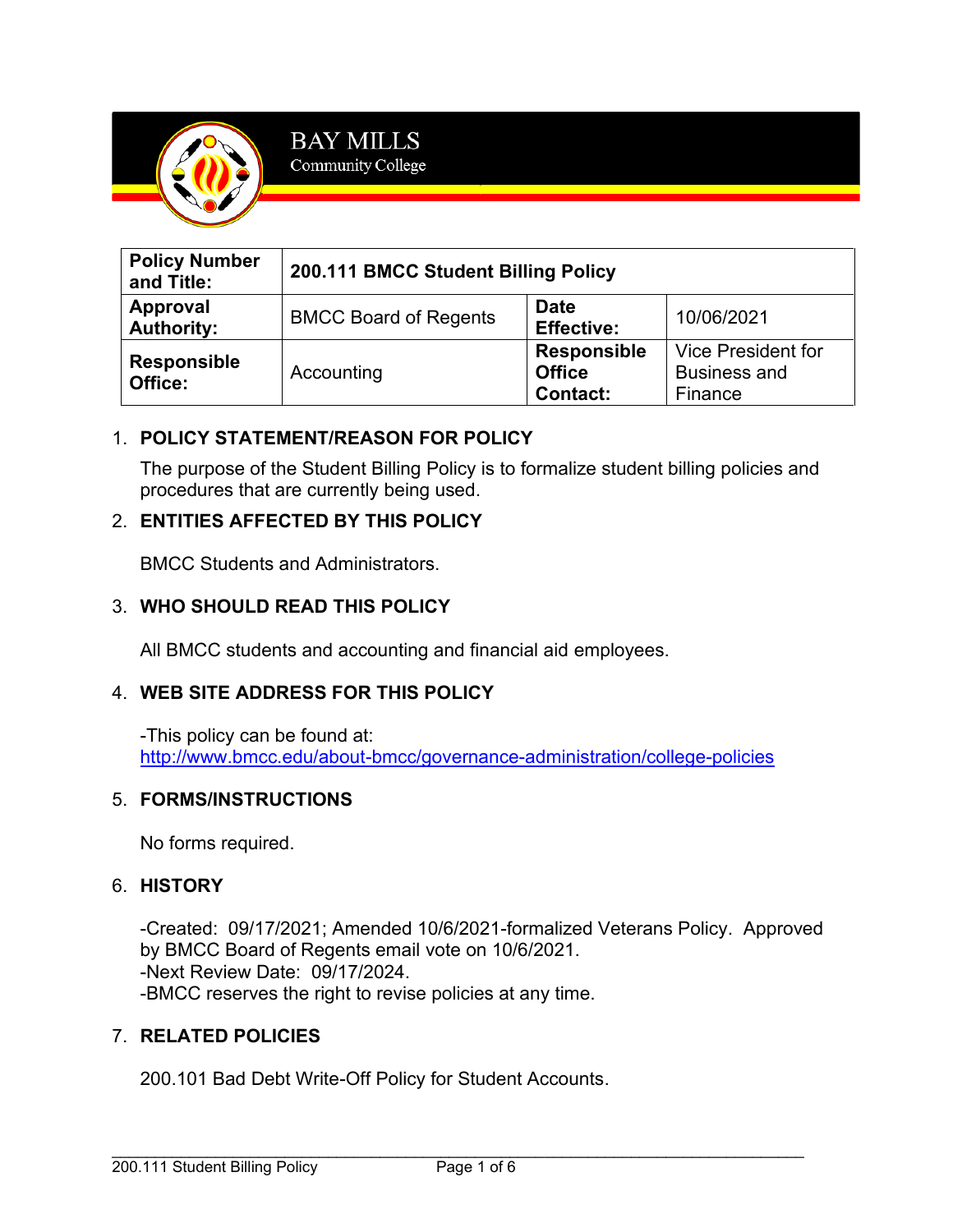# **7. THE POLICY**

#### **200.111 BMCC STUDENT BILLING POLICY**

#### **I. TUITION AND FEES**

- A. The Bay Mills Community College (BMCC) Board of Regents has the authority to set tuition and fees rates $^{\rm 1}.$
- B. The 2021-2022 Tuition and Fee Schedules are established as follows:

### **Tuition (Full and Part-Time)**

| 100-200 Level Courses, tuition per credit hour<br>300-400 Level Courses, tuition per credit hour                                    | \$95.00<br>\$285.00                      |
|-------------------------------------------------------------------------------------------------------------------------------------|------------------------------------------|
| <b>Student Fees (Full and Part-Time)</b>                                                                                            |                                          |
| Registration fee per semester<br>Technology fee per semester<br>Fees per credit hour<br>Lab fee per science course (on campus only) | \$30.00<br>\$20.00<br>\$10.00<br>\$20.00 |
| <b>Additional Fees for Online Courses</b>                                                                                           |                                          |
| Distance Learning Fee, per online credit hour                                                                                       | \$20.00                                  |
| <b>Other Fees</b>                                                                                                                   |                                          |
| Departmental examination fee per exam<br><b>Transcript fee</b><br>Returned check fee (for non-sufficient funds)                     | \$50.00<br>\$10.00<br>\$20.00            |

C. Some programs and/or courses may have additional or special fees to support the courses. Tuition and fees are subject to change.

#### **II. TUITION REFUND POLICY**

- A. Students will receive a full refund of tuition and fees if a course is officially dropped within the following time frame:
	- 15 and 16-week courses, regular semester course first ten business days
	- 8-week course first five business days
	- 6-week course first four business days
	- 4-week course first two business days
	- 2-week course or less one business day

Exceptions may be made when warranted by unusual circumstances.

B. In the event that BMCC is unable to fully deliver the instruction for which a student has paid for, the College will provide a reasonable alternative for delivering instruction or issue a refund for the education that the student did not receive. BMCC reserves the right to switch to all online instruction if emergency situations warrant it.

<sup>&</sup>lt;sup>1</sup> Charter of the Bay Mills Community College, Article VII, Section 9.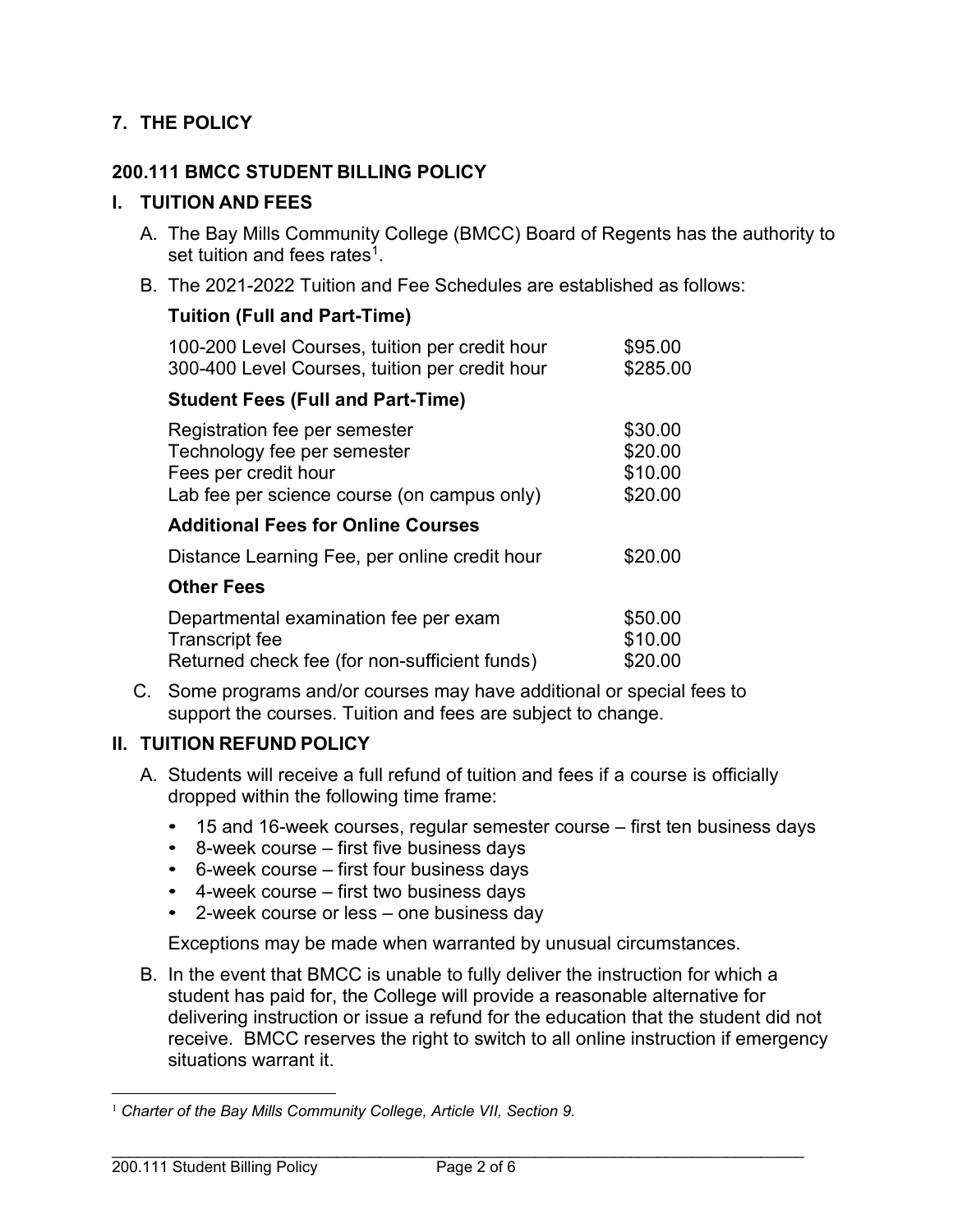# **III. BILLING STATEMENT AND DUE DATES**

- A. Student billing statements are available electronically by accessing the account online through Student Records [at www.bmcc.ed](http://www.bmcc.edu/)u. No statements will be mailed unless requested.
- B. All student bills are expected to be paid in full within five business days from the beginning of the semester. If students have a complete financial aid file prior to the beginning of the semester, financial aid will be applied to the account. Any remaining balance that financial aid does not cover is the student's responsibility. If the student does not have a complete financial aid file before the semester begins, they may still apply for financial aid during the semester they are enrolled. However, students will be required to pay the full cost of their bill by the due date. If students are eligible for financial aid, refund checks will be issued during the semester for any excess aid.
- C. BMCC offers a payment plan to help pay tuition and fees over the current semester. Student outstanding balances will be divided into three equal monthly payments. The first payment is due within the five business days from the beginning of the semester. Contact the Student Billing Assistant, before the beginning of the semester, to setup a payment plan.
- D. If students fail to pay the balance in full or setup a payment plan within five business days from the beginning of the semester, their account is delinquent and will be referred to a court or an outside agency after 30 days.
- E. A business hold will be placed on the student account until the balance is paid in full. This hold will prohibit a student from early enrollment in next semester's courses and access to other records, such as transcripts.
- F. Online students who have not paid in full OR have a payment arrangement plan signed within five business days from the beginning of the semester will lose their online access immediately and will be dropped from classes after ten business days.

# **IV. Allowing Veterans to Attend or Participate in Courses Pending VA Payment**

- A. Section 103 of Public Law (PL) 115-407, 'Veterans Benefits and Transition Act of 2018,' amends Title 38 US Code 3679 by adding a new subsection (e) that requires disapproval of courses of education, beginning August 1, 2019, at any educational institution that does not have a policy in place that will allow an individual to attend or participate in a course of education, pending VA payment, providing the individual submits a certificate of eligibility for entitlement to educational assistance under Chapter 31 or 33.
- B. Pending Payment Compliance. In accordance with Title 38 US Code 3679(e), Bay Mills Community College adopts the following additional provisions for any students using U.S. Department of Veterans Affairs (VA) Post-9/11 G.I. Bill® (Ch. 33) or Vocational Rehabilitation & Employment (Ch. 31) benefits, while payment to the institution is pending from VA. Bay Mills Community College will not:
	- Prevent the student's enrollment: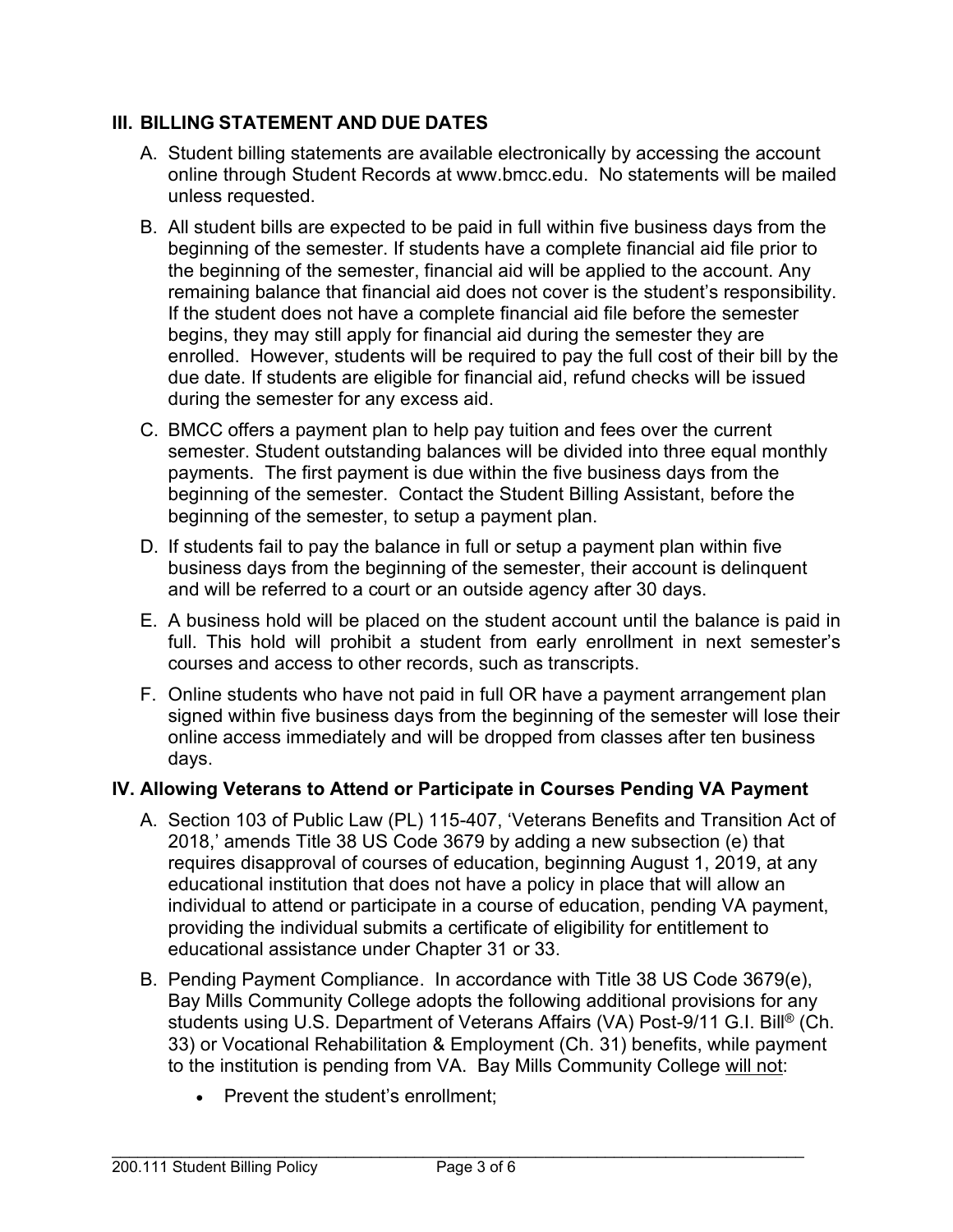- Assess a late penalty fee to the student;
- Require the student to secure alternative or additional funding;
- Deny the student access to any resources (access to classes, libraries, or other institutional facilities) available to other students who have satisfied their tuition and fee bills to the institution.

To qualify for this provision, such students may be required to:

- Produce the VA Certificate of Eligibility (COE) by the first day of class;
- Provide a written request to be certified;
- Provide additional information needed to properly certify the enrollment.

GI Bill® is a registered trademark of the U.S. Department of Veterans Affairs (VA). More information about VA educational benefits is available at the official U.S. government website at [http://www.benefits.va.gov/gibill.](http://www.benefits.va.gov/gibill)

# **V. PAYMENT OPTIONS**

The following payment options are available to students:

# **A. Paying Online**

- 1. Students may make a credit card payment directly on their student account by using BMCC's secure online payment system through Student Records at [www.bmcc.edu.](http://www.bmcc.edu/) BMCC accepts VISA, MasterCard, and Discover.
- 2. Credit card payments can also be made in-person and by phone in addition to payments made online.
- 3. **Student credit card information, especially full credit card numbers of any student, shall not be shared through email accounts or any other insecure electronic messaging systems**. All staff should discourage students from sharing their credit card information through insecure email and other insecure electronic means.

# **B. Paying in Person**

Students may pay their bill in person on campus at the Cashier's Office. The Cashier is located in the Michael C. Parish Administration Center and is open Monday through Friday from 8:00 a.m. to 4:30 p.m. If the Cashier is not available, please see the Receptionist. They will direct you to the backup Cashier. Students may pay in U.S. Funds with cash (in person only), personal check, money order, Discover, MasterCard, or VISA.

# **C. Paying by Mail**

Personal checks are accepted as payment on a student account. All checks and money orders must be in U.S. dollars. There will be a 3% foreign transaction fee added to the student's account for any check received in Canadian funds. Checks should be made payable to Bay Mills Community College. A \$20.00 service fee is charged for insufficient fund accounts. Please mail payments at least five days prior to the due date to ensure timely processing.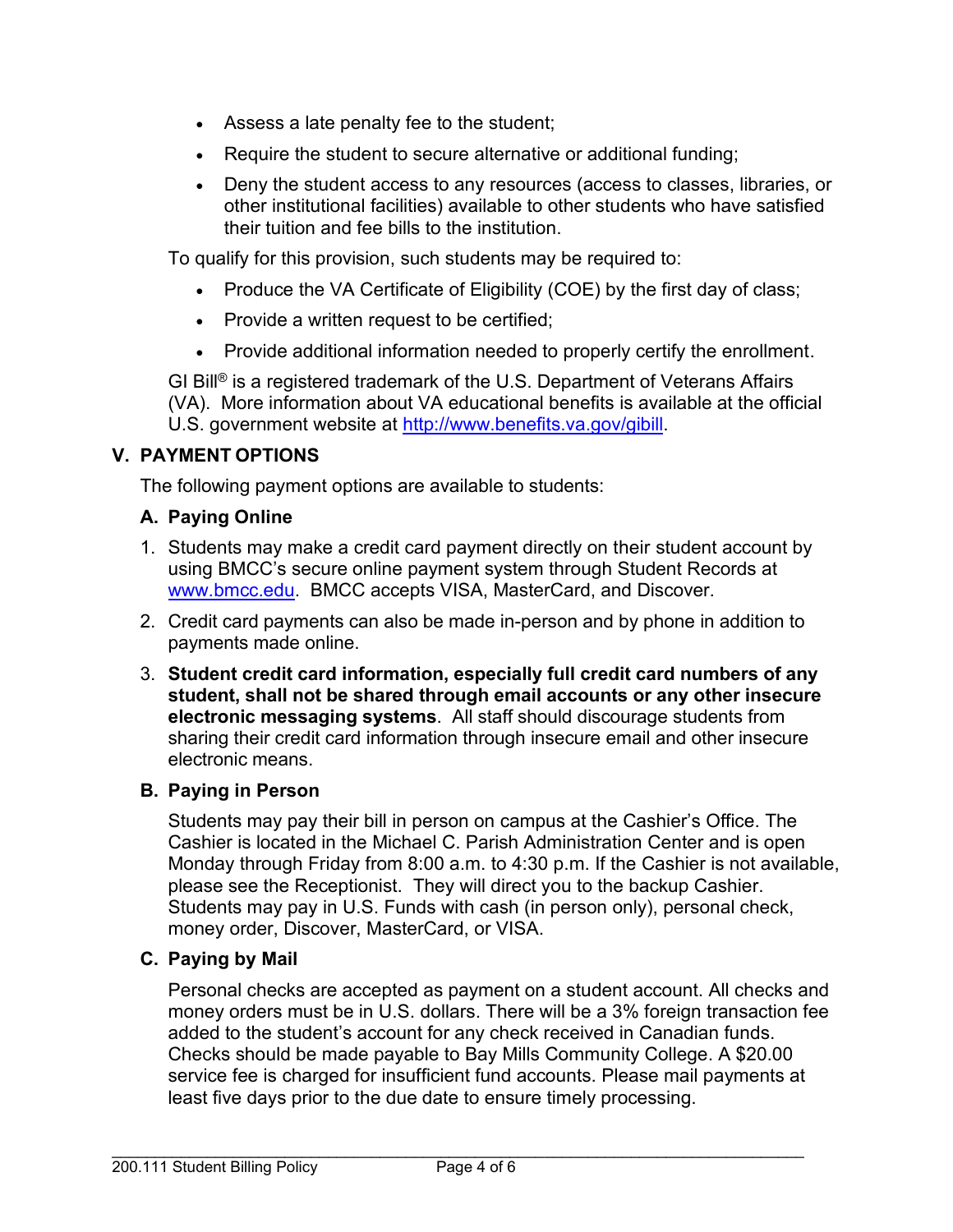Payments should be mailed to:

Bay Mills Community College Attn: Cashier 12214 West Lakeshore Drive Brimley, MI 49715

# **VI. REFUND CHECKS**

- A. If a student pays for a course and it is dropped or canceled, the student must contact the Accounting Office to receive a full refund of tuition and fees.
- B. Students who pay with cash, check, or money order are issued a BMCC refund check that is mailed to the student's address on file.
- C. Students who pay online using their credit card will receive a refund to the credit card that was used to make the payment.

### **VII. FINANCIAL HOLDS**

- A. Holds will be applied to all student accounts that have an outstanding balance at the beginning of the semester. Holds will be removed when the student account is paid in full.
- B. The college will not issue transcripts and reserves the right to withhold grades, diplomas, and deny subsequent registration to any student whose account has an outstanding balance.

#### **VIII. BOOKSTORE**

A. BMCC has an agreement with Akademos to provide bookstore services electronically. Selecting and ordering textbooks is done completely online. The link to the BMCC bookstore website is:

[https://www.bmcc.edu/academics/student-resources/bay-mills-community](https://www.bmcc.edu/academics/student-resources/bay-mills-community-college-online-bookstore)[college-online-bookstore](https://www.bmcc.edu/academics/student-resources/bay-mills-community-college-online-bookstore)

The site explains how the online bookstore works and provides a direct link to access the bookstore.

**Note:** The BMIC AOT Store no longer provides bookstore services although they do sell office and school supplies to everyone.

B. **Financial Aid Charge Approvals**. BMCC students are responsible for paying for their books at the time of purchase unless they qualify for a financial aid charge approval. To qualify, students must have reviewed and accepted their financial aid package through student records prior to the start of classes. Any student who has excess financial aid after the cost of tuition and fees will automatically receive a Financial Aid Voucher once they have accepted their award. Financial Aid Vouchers will appear as a method of payment for course required materials in the BMCC Online Bookstore two weeks prior to the first day of class. Contact the Financial Aid Office if there are any questions at [financialaid@bmcc.edu](mailto:financialaid@bmcc.edu)